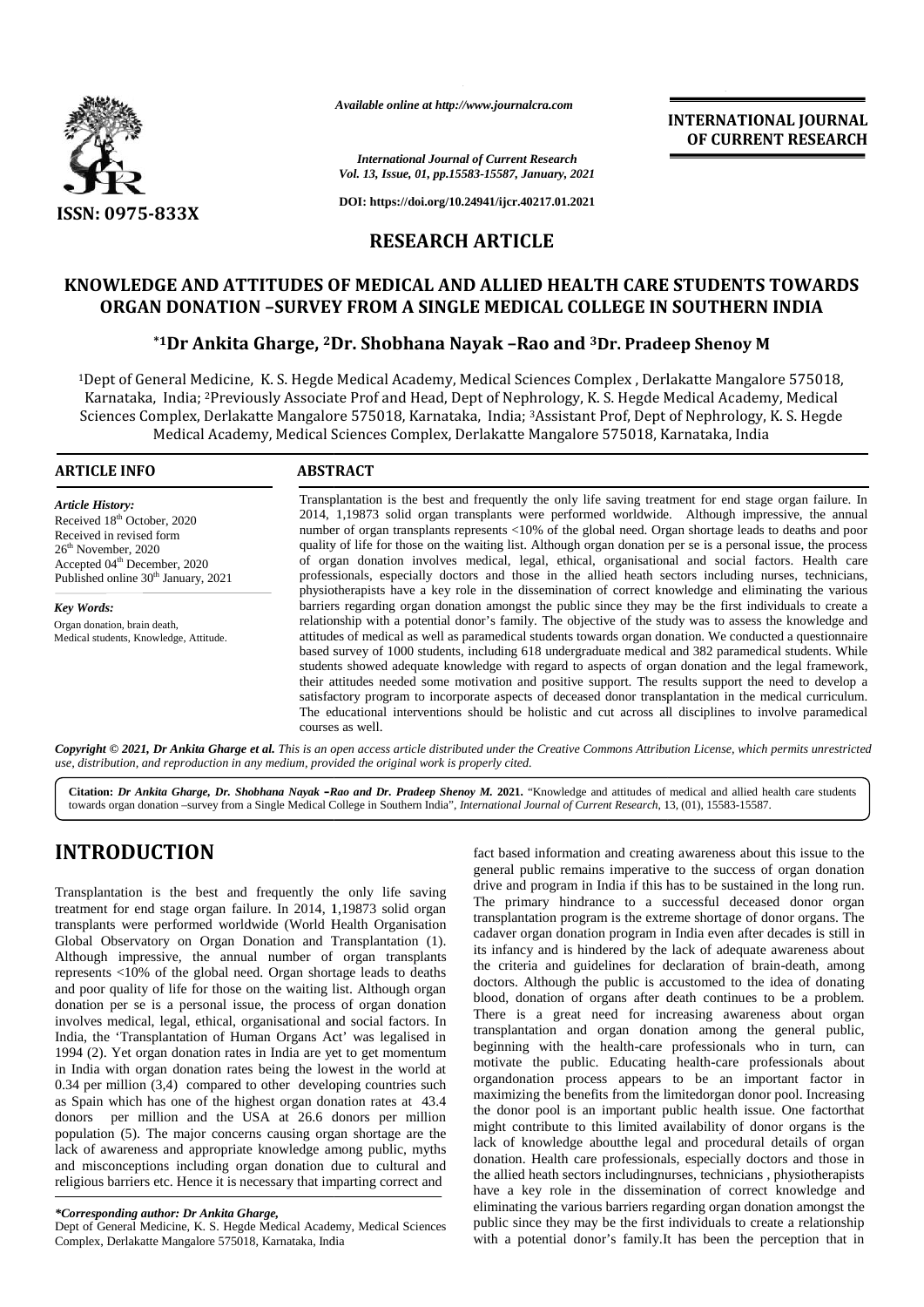addition to the socio-cultural barriers and lack of knowledge that are the major impediments restricting organ donation, there remain many other factors such as lack of institutional mechanisms, organisational support and the legal and ethical challenges that may play a bigger impediment and need addressal if one needs to strengthen organ donation. The knowledge, attitudes of medical professionals in promoting an atmosphere that promotes and positively impacts organ donation rates is crucial. Therefore it is necessary to understand and assess the knowledge, attitude and perception about organ donation amongst doctors and health care professionals. Medical as well as paramedical students as generally regarded to be highly socially involved and often work as volunteers for different organisations during their training. Their knowledge and attitudes may be amongst the most important factors that may affect individual preferences regarding organ donation. There have been various other studies from countries in Middle east and a few other Indian studies(6-14) that have looked at the attitudes and knowledge of medical students including postgraduate students towards organ donation but these studies have had smaller sample sizes. Organ donation is steadily catching up in most of the southern Indian states of Tamil Nadu, Telangana, Karnataka and Kerala with the maximum organ donations happening in the state of Tamil Nadu due to active coordinated effort by the state Govt in association with the MOHAN (Multi-Organ Harvesting Network) Foundation(3) . In Karnataka,organ donation retrieval and allocation is coordinated by the Jeevasarthakathe headquartered out of Bangalore with a separate allocation zone for the Mangalore-Manipal region that is separate and independent. With the allocation of a separate zone, it is expected that zonal organ retrievalscan be better utilised within the region with lesser allocation costs and ultimately better transplant outcomes. It is therefore necessary that to increase rates of organ donation, the local public as well as the medical community are better sensitized towards the concept of brain death and organ donation. The objective of the study is to assess the knowledge and attitudes of medical as well as paramedical students towards organ donation.

# **METHODOLOGY**

Our study was conducted among the undergraduate medical students and students in the paramedical fields (speech and hearing, physiotherapy) studying at the K.S Hedge Medical College and allied health care institutions attached to NITTE University, Mangalore were included. The study comprised randomly selected  $1//2<sup>nd</sup>/3<sup>rd</sup>$ year students of the above mentioned institutions. Data was collected using a structured questionnaire which was divided into three sections. The first section comprised demographic details, second section was to understand the knowledge of the respondents towards organ donation. The third section was to assess the attitudes and perception of the participants for organ donation and also exploring the reasons for the same. The questioannire also assessed whether the concept of organ donation was adequately covered in the medical curriculum as per the opinion of the respondents. Informed verbal consent was taken from the respondents and the questionnaires were distributed during class hours and collected later. The institutional ethics committee approved of the study. A non random sampling method was used. Study Questionnaire: A self-administered questionnaire was used and comprised 24 items, of which the initial 5 items pertained to demographics (such as age, gender, residence, marital status, and religion), 12 items measuring knowledge and the last 7 items attitudes and their perceptions regarding organ donation. The items required dichotomous yes/no/ don't know answers. The questions about knowledge about organ donation, brain stem death and the laws pertaining to transplantation. The last part pertained to their own beliefs and attitudes towards organ donation and their fears and barriers towards acceptability of organ donation. Anonymity and confidentiality of the participants was maintained.

*Statistical Analysis:* Measured data were presented with mean values± standard deviation after testing for normal distribution. Categorical data were summarised as counts and percentages (%). Student's t test was used to ascertain the significance of differences

between mean values of two continuous variables. Mann –Whitney U test was used for ordinal variables comparisons. The chi-square analysis was performed to test for differences in proportions of categorical variables between two or more groups. All statistical calculations were done using SPSS 20.0 Statistics tests were two sided and the level of 0.05 was considered to indicate statistical significance.

# **RESULTS**

About 1000 questionnaires were distributed to volunteer medical undergraduate students as well as students in paramedical fields such as physiotherapy, speech and audiology training etc. A completed questionnaire was obtained from all of the participants.The mean age of the medical students was 22.4 ranging from 17-32 years and the mean age of the para medical students was 23.8 with age ranging from 18-32 years. Table 1 shows the demographic data of the respondents. About 60-70 % of the respondents were female and >50% belonged to the Hindu religion. More than 70% were single and came from an urban background.

**Table 1. Sociodemographic details of the respondents (n=1000)**

| Sociodemographics | Medical Students<br>$(n=618) n(\%)$ | medical<br>Para<br>students $(n=382)$ |  |
|-------------------|-------------------------------------|---------------------------------------|--|
| Gender: Male      | 185(30)                             | 149(39%)                              |  |
| Female            | 433(70)                             | 233(60.9)                             |  |
| Age (yrs) $<$ 20  | 494(80.0)                           | 241(63)                               |  |
| $21 - 26$         | 118(19)                             | 130(34)                               |  |
| 27-32             | 4(6.4)                              | $7(1.8\%)$                            |  |
| >32               | $2(3.2\%)$                          | 4(1.0)                                |  |
| Religion: Hindu   | 388(62.7)                           | 197(51.5)                             |  |
| Christian         | 147(23.7)                           | 116(30.3)                             |  |
| Muslim            | 66(10.6)                            | 55(14.3)                              |  |
| <b>Others</b>     | 17(2.7)                             | 14(3.6)                               |  |
| Marital Status:   |                                     |                                       |  |
| Married           | 16(2.5)                             | 70(18.3)                              |  |
| Single            | 602(97.8)                           | 312(81.6)                             |  |
| Domicile: Urban   | 487(78.8)                           | 280(73.2)                             |  |
| Rural             | 131(21.2)                           | 102(26.7)                             |  |

*Knowledge about transplantation and organ donation:* The level of knowledge among the medical and para medical among students is shown in Table 2. As expected, the medical students exhibited greater knowledge about the treatment aspects of chronic kidney disease by kidney transplantation compared to the paramedical students. It was found that 94.0% of the medical student group considered organ transplantation an important therapeutic method compared to 75.3% of the paramedical group (p=0.03). Regarding the knowledge about brain death and the laws that govern human organ transplants within the country, 96% and 52.7% of medical students and 64.4% and 63.3 % of paramedical students respectively had information on the topic. There was no statistical differences between groups. However about 87.5 % of medical students and 77.7% of the paramedical students felt that a more effective and clear law was needed to prevent misuse and simplify matters related to organ transplantation. 70% of the medical students did not think that organ donation after death caused any disfigurement to the body vs 47.6% of paramedical students (p=0.04). Most of the respondents had learnt or heard about organ transplantation from internet based sources such as Google, Facebook etc while TV/ news papers/ brochures formed the rest of the sources from which students gathered information. It is interesting that they did not have too much information disseminated in their classrooms about this topic. What is interesting is that 70% of the medical students felt that organs could be wasted after donation vs 56.5 % of the paramedical students who felt so. It is interesting that overall more than 50% of medical and paramedical students seemed to have a personal experience with a family member, friend, acquaintance etc having undergone or donated an organ. However differences between medical and paramedical students showed no statistical significance. A overwhelming 2/3rd of students (medical and paramedical) were of the opinion that more information about organ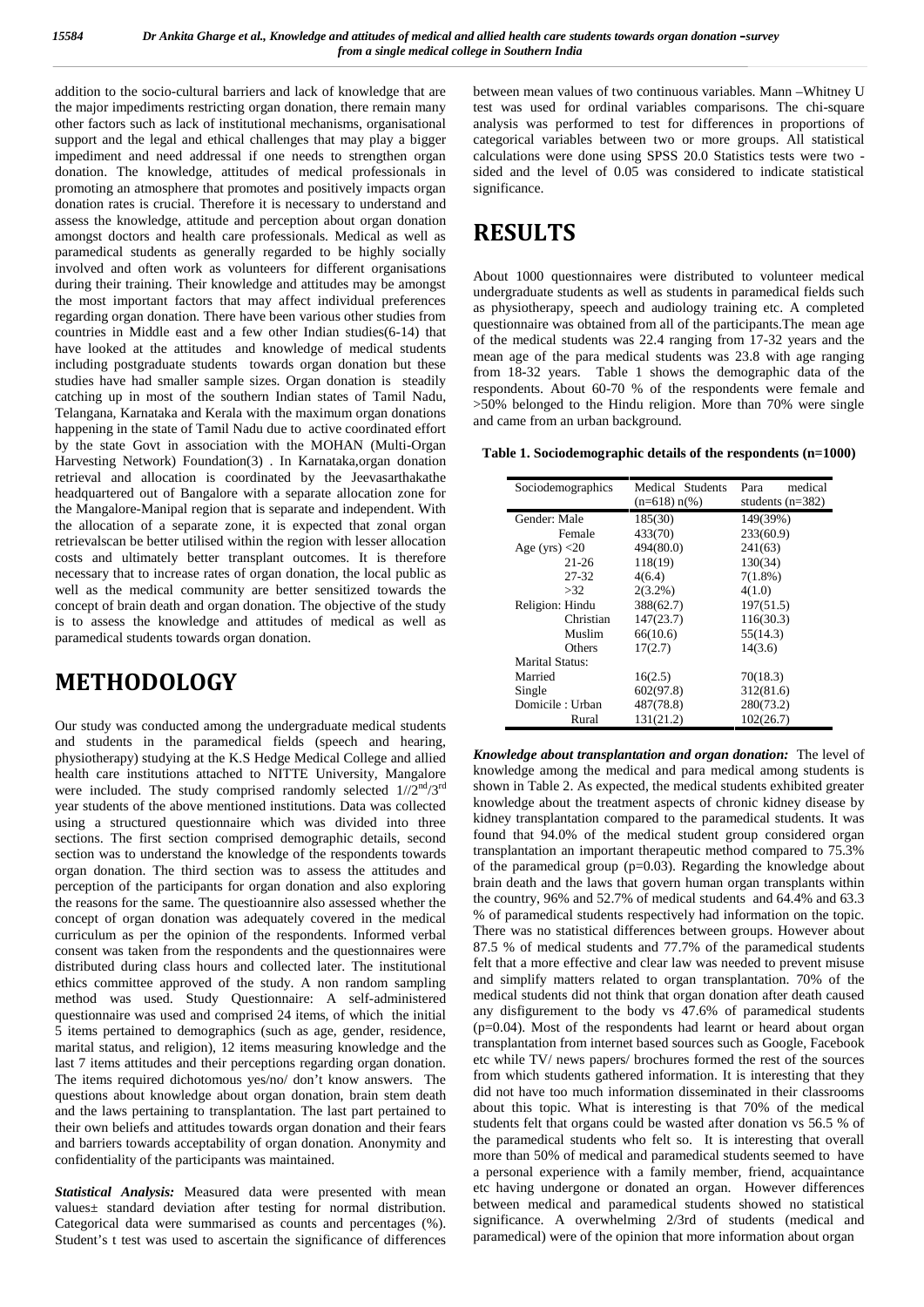#### **Table 2. Frequency of student's attitudes and knowledge about transplantation and organ donation**

| Questionnaire's domains                                                                                                                                    | Medical Students $n=618 N(\%)$ | Para -medical students $n=382$ N(%) |
|------------------------------------------------------------------------------------------------------------------------------------------------------------|--------------------------------|-------------------------------------|
| 1) Are you aware about organ donation                                                                                                                      |                                |                                     |
| Yes                                                                                                                                                        | 599(97)                        | 288(75.3)                           |
| No                                                                                                                                                         | 12(1.9)                        | 61(15.9)                            |
| Don't Know                                                                                                                                                 | 7(1.1)                         | 33(8.6)                             |
| 2) When canorgans be donated                                                                                                                               |                                |                                     |
| During life<br>After death                                                                                                                                 | 13(2.1)<br>83(13.4)            | 104(27.2)<br>43(11.2)               |
| Both                                                                                                                                                       | 522(84.4)                      | 235(61.5)                           |
| 3) Have you heard of brain death                                                                                                                           |                                |                                     |
| Yes                                                                                                                                                        | 593(96)                        | 246(64.4)                           |
| No                                                                                                                                                         | 10(1.6)                        | 26(6.8)                             |
| Don't know                                                                                                                                                 | 15(2.4)                        | 110(28.7)                           |
| 4) Do you know about the Transplantation of Human Organs Act                                                                                               |                                |                                     |
| Yes<br>No                                                                                                                                                  | 326(52.7)<br>143(23.1)         | 242(63.3)<br>81(21.2)               |
| Don't know                                                                                                                                                 | 149(24.1)                      | 59(15.4)                            |
| 5) Do you think there is any limit for organ donation                                                                                                      |                                |                                     |
| Yes                                                                                                                                                        | 295(47.7)                      | 226(59.1)                           |
| No                                                                                                                                                         | 171(27.6)                      | 98(25.6)                            |
| Don't know                                                                                                                                                 | 152(24.6)                      | 62(16.2)                            |
| 6) Can we sell our organs                                                                                                                                  |                                |                                     |
| Yes<br>No                                                                                                                                                  | 253(41)<br>257(41.5)           | 222(58.1)<br>98(25.6)               |
| Don't know                                                                                                                                                 | 108(17.4)                      | 62(16.2)                            |
| 7) From which of the following sources have you obtained knowledge of organ donation                                                                       |                                |                                     |
| TV                                                                                                                                                         | 74(12)                         | 49(12.8)                            |
| Newspaper/Magazines/Brochures                                                                                                                              | 31(5)                          | 30(7.8)                             |
| Social Media                                                                                                                                               | 9(1.4)                         | 16(4.1)                             |
| Internet                                                                                                                                                   | 70(11.3)                       | 22(5.7)                             |
| Others                                                                                                                                                     | 71(11.4)                       | 84(22)                              |
| Multiple sources<br>8) Do you think that donating organs after death causes disfigurement of your body?                                                    | 363(58.7)                      | 181(47.3)                           |
| Yes                                                                                                                                                        | 86(13.9)                       | 131(34.2)                           |
| No                                                                                                                                                         | 435(70.3)                      | 82(47.6)                            |
| Don't know                                                                                                                                                 | 97(15.6)                       | 69(18.0)                            |
| 9) Do you feel that organs after donation can be misused /wasted?                                                                                          |                                |                                     |
| Yes                                                                                                                                                        | 433(70)                        | 216(56.5)                           |
| No                                                                                                                                                         | 110(17.7)                      | 117(30.6)                           |
| Don't know /unsure<br>10) Have you heard about the organ donor card?                                                                                       | 75(12.1)                       | 49(12.8)                            |
| Yes                                                                                                                                                        | 199(32.2)                      | 234(61.2)                           |
| No                                                                                                                                                         | 274(44.3)                      | 98(25.6)                            |
| Unsure                                                                                                                                                     | 145(23.4)                      | 50(13.0)                            |
| 11) Do you think we need a more effective law for organ donation process                                                                                   |                                |                                     |
| Yes                                                                                                                                                        | 541(87.5)                      | 297(77.7)                           |
| No                                                                                                                                                         | 32(5.1)                        | 32(11.3)                            |
| Don't know                                                                                                                                                 | 45(7.2)                        | 53(13.8)                            |
| 12) Do you think we need to facilitate donors by monetary payment to increase donor rate?<br>Yes                                                           | 345(55.8)                      | 239(62.5)                           |
| No                                                                                                                                                         | 119(19.2)                      | 77(20.1)                            |
| Don't know / unsure                                                                                                                                        | 154(25)                        | 66(17.2)                            |
| 13) Do you have a relative whose organs have been donated?                                                                                                 |                                |                                     |
| Yes                                                                                                                                                        | 152(24.5)                      | 129(33.7)                           |
| No.                                                                                                                                                        | 347(56.1)                      | 198(51.8)                           |
| Don't know<br>14) Do you feel that information about organ donation needs to be included in your subject curriculum                                        | 119(19.2)                      | 55(14.4)                            |
| Yes                                                                                                                                                        | 426(69)                        | 262(68.5)                           |
| No                                                                                                                                                         | 116(18.7)                      | 53(13.8)                            |
| Don't know                                                                                                                                                 | 76(12.9)                       | 66(17.2)                            |
| 15) Are you willing to support organ donation by donating your organs                                                                                      |                                |                                     |
| Yes                                                                                                                                                        | 373(60.3)                      | 129(33.7)                           |
| No                                                                                                                                                         | 114(18.4)                      | 198(51.8)                           |
| Unsure at this stage                                                                                                                                       | 131(21.1)                      | 55(14.3)                            |
| 16) Reasons for supporting organ donation<br>a)It saves lives                                                                                              | 261(42.2)<br>36(5.8)           | 155(40.5)<br>28(7.3)                |
| b) Good thing to do                                                                                                                                        | 200(32.3)                      | 80(20.9)                            |
| c) Want to give someone a second chance at life                                                                                                            | 11(1.7)                        | 46(12.0)                            |
| d) I have signed an organ donor card                                                                                                                       | 110(17.7)                      | 73(19.1)                            |
| e) Multiple reasons                                                                                                                                        |                                |                                     |
| 17) Reasons for not supporting organ donation                                                                                                              | 39(6.3)                        | 89(23.2)                            |
| a) Can't be sure that I will be really dead when the decision is made                                                                                      | 59(9.5)                        | 74(19.3)                            |
| b) Without consent my organs might be used for other purpose like medical research<br>c) Doctors wouldn't fight too hard to save me if I am an Organ Donor | 39(6.3)                        | 48(12.5)<br>56(14.6)                |
| d) Organs could be wasted                                                                                                                                  | 43(7.0)                        | 53(13.8)                            |
| e) Threat to own health                                                                                                                                    | 25(4.0)                        | 62(16.2)                            |
| f) Fear                                                                                                                                                    | 75(1.2)                        | 316                                 |
| 18) Are you willing to sign / carry an organ donor card in the future?                                                                                     |                                |                                     |
| Yes                                                                                                                                                        | 316(56.1)                      | 221(57.8)                           |
| No                                                                                                                                                         | 101(16.3)                      | 58(15.1)                            |
| Don't know/ Unsure                                                                                                                                         | 201(32.5)                      | 103(26.9)                           |
| 19) In your opinion which organs can be donated after brain death<br>Eyes                                                                                  | 10                             | 17                                  |
| Skin                                                                                                                                                       | $\mathbf{0}$                   | 19                                  |
| Heart                                                                                                                                                      | 5                              | 65                                  |
| Lungs                                                                                                                                                      | $\sqrt{2}$                     | $\boldsymbol{0}$                    |
| Liver                                                                                                                                                      | $\boldsymbol{0}$               | $\boldsymbol{2}$                    |
| Kidney                                                                                                                                                     | $\boldsymbol{0}$               | $\boldsymbol{0}$                    |
| <b>Bones</b>                                                                                                                                               | $\mathfrak{Z}$                 | $\overline{4}$                      |
| All                                                                                                                                                        | 1<br>597(9.6.6)                | $\overline{c}$<br>273(71.4)         |
|                                                                                                                                                            |                                |                                     |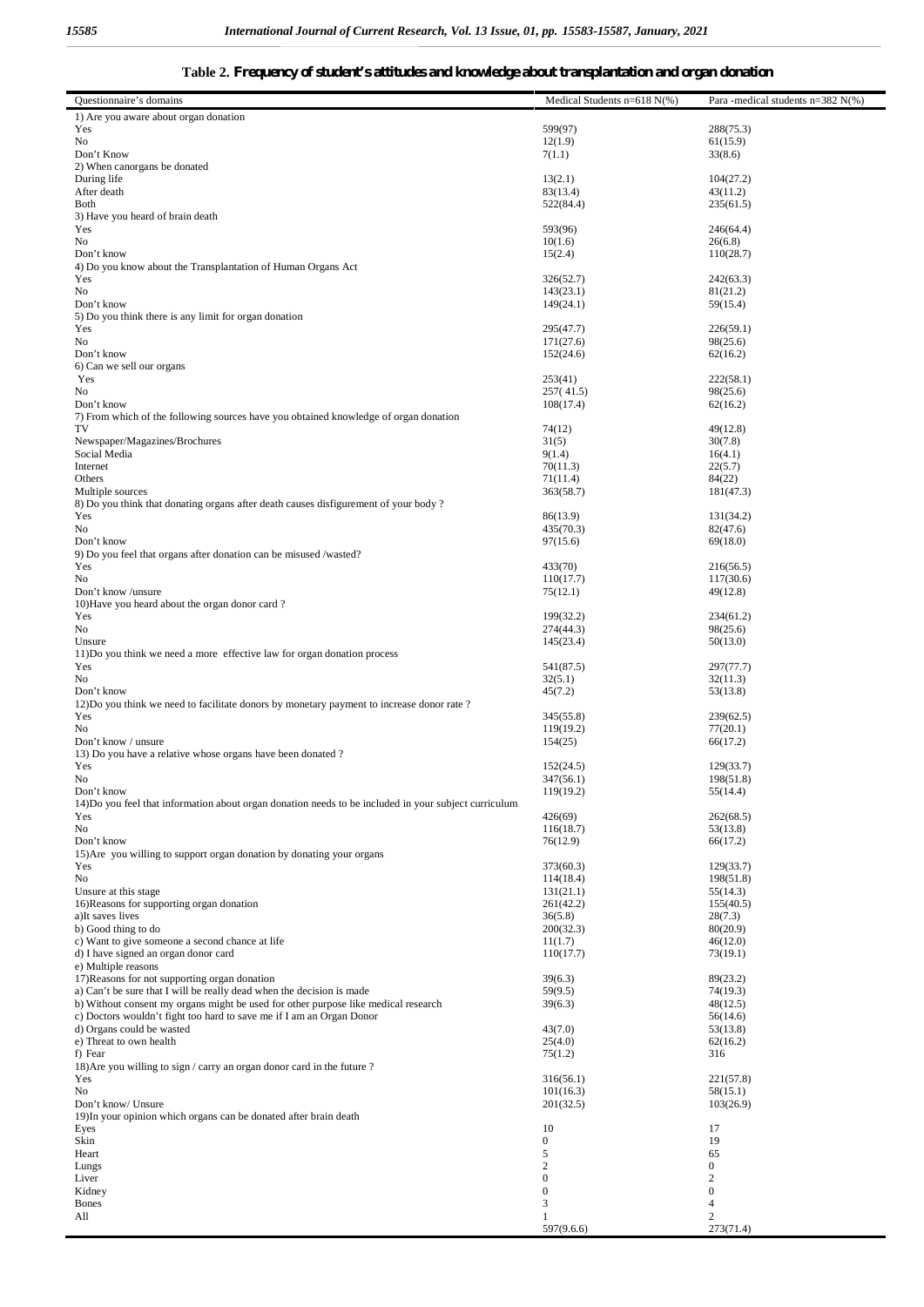donation needed to be included in the subject curriculum and that this would help them in making an informed decision better. Table 2 also shows the attitude towards organ donation of the students. The difference between medical and paramedical students was significant. 60.3% of medical students were willing to support organ donation while only 33.7% of the paramedical students were keen to do so  $(p= 0.05)$ . The exact reasons include the unsureity of diagnosis of brain death, the misconception that organs would be used for research purposes etc, or wasted or that organ donation would cause disfigurement to the body. Overall the attitude towards incentives for living kidney donors was good. Of the medical students, about 55.8% of them supported compensation while 62.5% of the paramedical students believed on a payment incentive ( $p=0.24$ ). More than  $2/3^{rd}$ of the participants including both the medical as well as paramedical students felt that information about organ donation needed to be included in the subject curriculum so that they could have more factual and comprehensive information about the subject. There was no statistical difference between groups regarding this. More than 50% of participants (51% in the medical group vs 57.8% in the paramedical group, p=NS) were willing to sign/carry an Organ Donor card and express their desire to donate their organs in the future.

# **DISCUSSION**

It is a well known fact that organ donation is the preferred treatment for end stage organ failure and offers a better quality of life with survival benefits. Donated organs remain the last resort for millions of patients around the globe. There is a global shortage of donor organs when compared to the number of patients awaiting transplantation. A positive public knowledge and attitude towards organ donation affects organ donation rates. Encouraging organ donation requires information about the legal and procedural aspects off organ donation amongst medical professionals and future physicians. Lack of knowledge about the legal and procedural aspects of organ donation especially amongst health care providers who should be the most well informed has been previously identified as the main factors that may hinder availability of organ donors (5). Medical students as future doctors and health care providers can influence willingness of the general public towards organ donation as well as shape public opinion. Surveys on attitudes amongst medical students have been carried out in many countries including Iran, India, Arab countries, Brazil etc (6-15). However most studies have only looked at attitudes and perceptions amongst medical students during varying years of their training. A recent study from Bahrain (12) looked at perceptions amongst medical students and compared it to controls of business school students. This study did not find any significant difference between groups in their attitudes towards organ donation. Our study is probably the first of its kind to look at the perceptions of medical students distributed over their for years of training and compare it to students in the paramedical fields such as physiotherapy etc.

Our study group consisted of 618 medical students and 342 paramedical students, more than 60% of the respondents were female and largely lived in urban setting and more than 50% of respondents in either group were Hindu by religion. We found that medical students predictably were better informed about organ donation requirements than paramedical students. They were also more familiar with legal requirements and concepts of brain death, however the difference between groups was not significant. The National Organ and Tissue Transplant Organisation (NOTTO) was made to streamline all organ procurement and distribution activities in the country and clearly out rules and regulations pertaining to solid organ transplantation. The organ allocation system is oblivious to caste, gender, age, income and status. Factors such as medical urgency, time spent on waiting list, organ size, blood type, and genetic factors such as prior sensitization are considered. The organs would be distributed locally within the respective state first and if no match is found, then they are then offered regionally and then nationally until a suitable recipient is found (13). The absence of equitable allocation however differs from state to state and few states

have a state-level organ registry. It is not surprising that medical students have practically no sound knowledge regarding these developments. In our study an overwhelming majority of the students in both groups however felt that a revision of the medical curriculum to better incorporate information and facts about organ donation was the need of the hour. Many other studies  $(16,17)$  have also emphasized the need of introducing organ donation at an early stage in medical curriculum. A German study (18) showed that there is substantial change in the attitude of students towards organ donation after a lecture on the subject. A similar study from the United States (19) also stated that students with some amount of training about organ donation during their medical school were more knowledge and comfortable with answering patients donation queries. There exists a gap between knowledge regarding organ donation and the willingness to donate amongst medical students. This study shows that more than 60 % of medical students were willing to sign the organ donor cards and donate their organs in future while only 20% of the paramedical students expressed an interest to do so. About 60% of them were undecided. This could be due to poor/misguided information and fears about donation. It is also interesting to note that almost half of the paramedical students (47%) were of the opinion that donation of organs caused disfigurement to the body and this may have weighed against their decision. It also emphasizes the need for further education on this aspect to allay unfound fears and answer questions honestly. Willingness to donate was comparable to similar studies conducted amongst medical students in United States (19), Turkey(20) , Brazil(15) and France (21) . Though this is not reflected in the data presented, another important aspect is that amongst the medical students who expressed strong willingness to donate, more than half hadn't communicated their wishes to the immediate family members. There were no religious barriers to organ donation. Paid organ donation is a debatable topic with strong ethical arguments from both those who are for or against it. This issue has not been sufficiently looked at in studies while investigating knowledge, attitudes and perceptions of medical students. Our study showed that about 55-60% in either group felt that some kind of financial compensation was right towards the donoror his/her family. Studies from Iran (22) showed that 73% of the 1000 participants disagreed to any type of financial compensation. In Brazil (23), students were strongly against paid organ donation. It is felt that paid transplants negatively affects living related and deceased donor transplants in developing countries who have struggled to get a cadaveric transplant going successfully. This study has good sample size along with other positive points; it is the first of its kind to take into consideration opinions of medical as well as nonmedical students which other studies have not focused on. It has some limitations as well. The study was conducted in a single university and the results may hence not be generizable. A similar study conducted by Alex et al (24) conducted amongst medical students in the same institution showed good knowledge about organ donation, but advocated for inclusion of information in medical curriculum.

### **CONCLUSIONS**

A robust and well-co-ordinated deceased donor program is the only long term viable solution to address and bridge the gap of chronic organ shortage in India. Medical as well as paramedical students being future work force should be informed torch bearers for keeping the momentum going. While students showed adequate knowledge with regard to aspects of organ donation and the legal framework, their attitudes needed some motivation and positive support. The results support the need to develop a satisfactory program to incorporate aspects of deceased donor transplantation in the medical curriculum. The educational interventions should be holistic and cut across all disciplines to involve paramedical courses as well.

#### **ACKNOWLEDGEMENT**

The authors would like to thank Mrs Usha Bapat, former Lecturer in Medical Social Work, Department of Nephrology, St John's Medical College Hospital for her suggestions and help with the study.